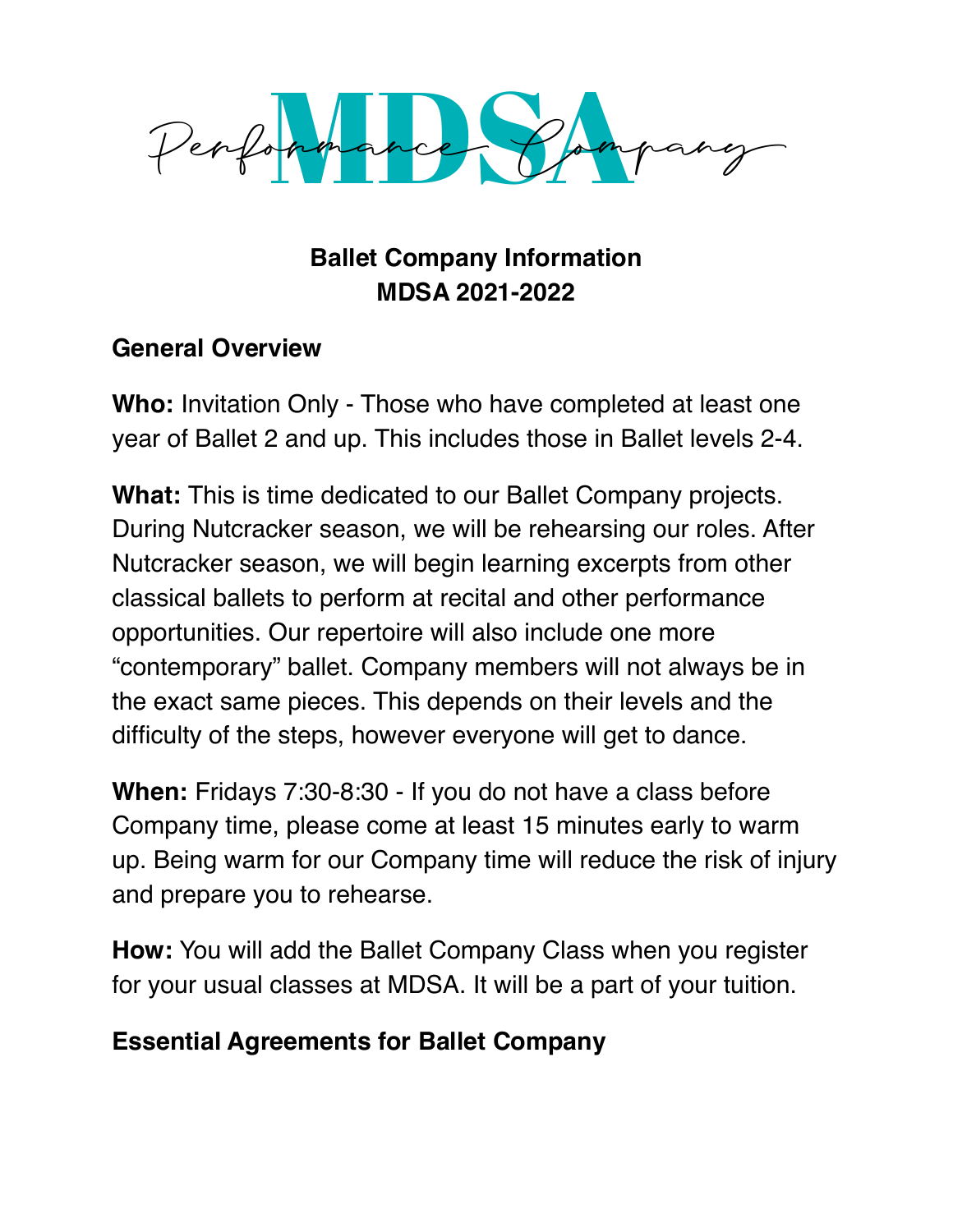- 1. I agree to attend all of my normal ballet classes and Ballet Company time. If I need to miss, I will notify Ms. Alie and/or MDSA immediately. Three to Four missed classes (including Company class) per semester is on the high-end of acceptable absences. If I begin missing more than this, I understand that I might be asked to step down from my roles in Company pieces and become understudies for those roles.
- 2. I agree to act respectfully in and out of the studio. I will not talk badly about other dancers, gossip, complain about parts, or purposefully hurt any other dancer. We are a company working together to create beautiful ballet and memories, not to bring others down!
- 3. I agree to always wear appropriate ballet clothing. Leotards and tights are expected in every class (both in company class and ballet class). I will wear my hair in a bun. I am allowed to wear any color leotard and tights in Company Class, but will wear a black leotard and pink/skin tone/black tights in my normal ballet classes. I will always wear my ballet shoes!
- 4. I agree to work hard to learn, memorize, and improve my roles in Company pieces. If I need help, I will make sure to ask Ms. Alie or another trusted dancer.
- 5. I agree to perform any and all Ballet Company pieces in MDSA's 2022 Recital and any other performance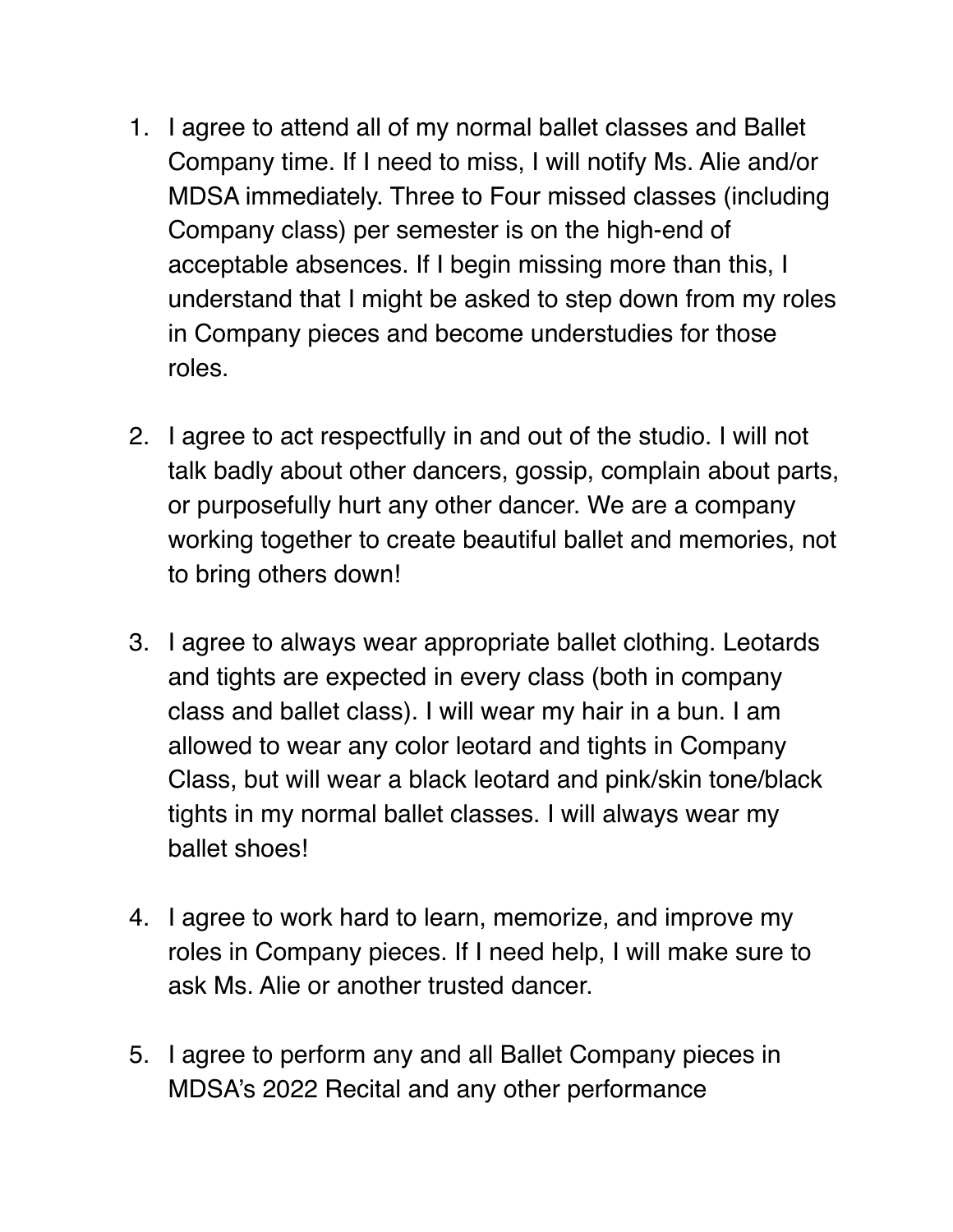opportunities that come up. If I am not able to perform, I will inform Ms. Alie immediately and my understudy will be prepped to dance.

6. I agree to have fun!

## **Additional Information**

**Understudies:** This is a very common role that is needed for every Ballet Company piece that we learn! Understudies are expected to learn their assigned role as if they were cast in that particular role. Understudies help our Company keep rolling in case someone is absent or injured. It is also a great opportunity for dancers to learn roles that might be just above their level and/ or might get to dance in the future. Understudies will mark/ practice their assigned roles on the side of the room while we are rehearsing that piece.

**Missed Company Class:** If you do need to miss Company Class, make sure you reach out to Ms. Alie to let her know. Also, it is your responsibility to learn anything that you missed. You can get with the other dancers in that piece and/or your understudy to get caught up. Make sure to ask about any corrections and changes that were made as well. Ms. Alie is happy to walk through anything with you, but you do need to do your part by first relying on your fellow company members!

**Ballet Company Hierarchy:** The basic idea of hierarchy is that those with more experience get higher level roles. This applies to